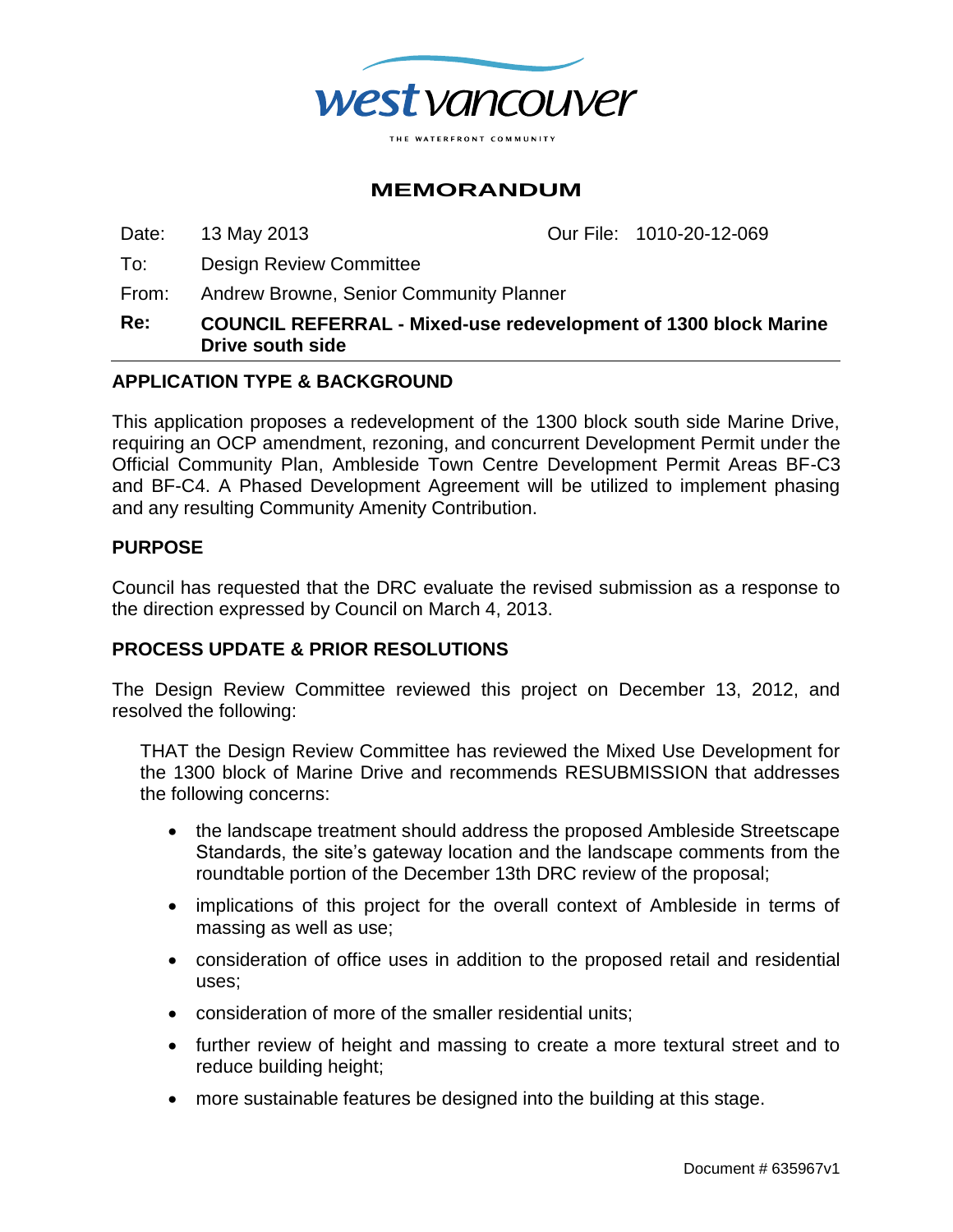On March 4, 2013 Council resolved the following direction for revisions to the project:

THAT the applicant work with staff to pursue revisions to the proposal as follows:

- a) A reduction of approximately 9 m (30 ft) in the maximum overall building height through a combination of measures such as reduced floor to ceiling height, reduced number of storeys, and treatment of rooftop equipment;
- b) Further design development to create an attractive fifth (rooftop) elevation using a combination of measures such as minimizing rooftop equipment, using elevators with small overruns, and concealing the equipment within the uppermost storey;
- c) Further design development to introduce architectural distinctness between the west and east buildings;
- d) Landscaping and public realm revisions consistent with the Ambleside Streetscape Standards;
- e) Design modifications which reinforce 14th Street as the principal public space, including public realm treatment consistent with the Ambleside Streetscape Standards, and improved building permeability facing 14th Street through measures such as storefronts, doors, restaurants, patios, and awnings;
- f) Updates to the Bellevue Avenue cross-section including the provision of parking on the north side and potential changes to the location of separated bike lanes and public art;
- g) Consider a reduction in average residential unit size;
- h) Consider inclusion of office space as a 2nd storey land use;
- i) Consider additional public parking (on- or off-site) as an anticipated component of a possible Community Amenity Contribution; and,
- j) Various architectural refinements intended to reduce building bulk and sense of horizontality (e.g. cut back overhangs, reduction in number and extent of concrete slab extensions, etc).

On May 13, 2013 Council received a revised proposal and directed that it be referred to the DRC for evaluation of the applicant's response to Council's direction on March 4, 2013. Following DRC consideration, staff will be reporting back to Council on the outcome of the meeting and next steps.

## **POLICY BACKGROUND**

Information relating to the development, content, and adoption of the *Ambleside Town Centre Strategy*, and information about the *Official Community Plan* as it relates to Ambleside, can be found attached.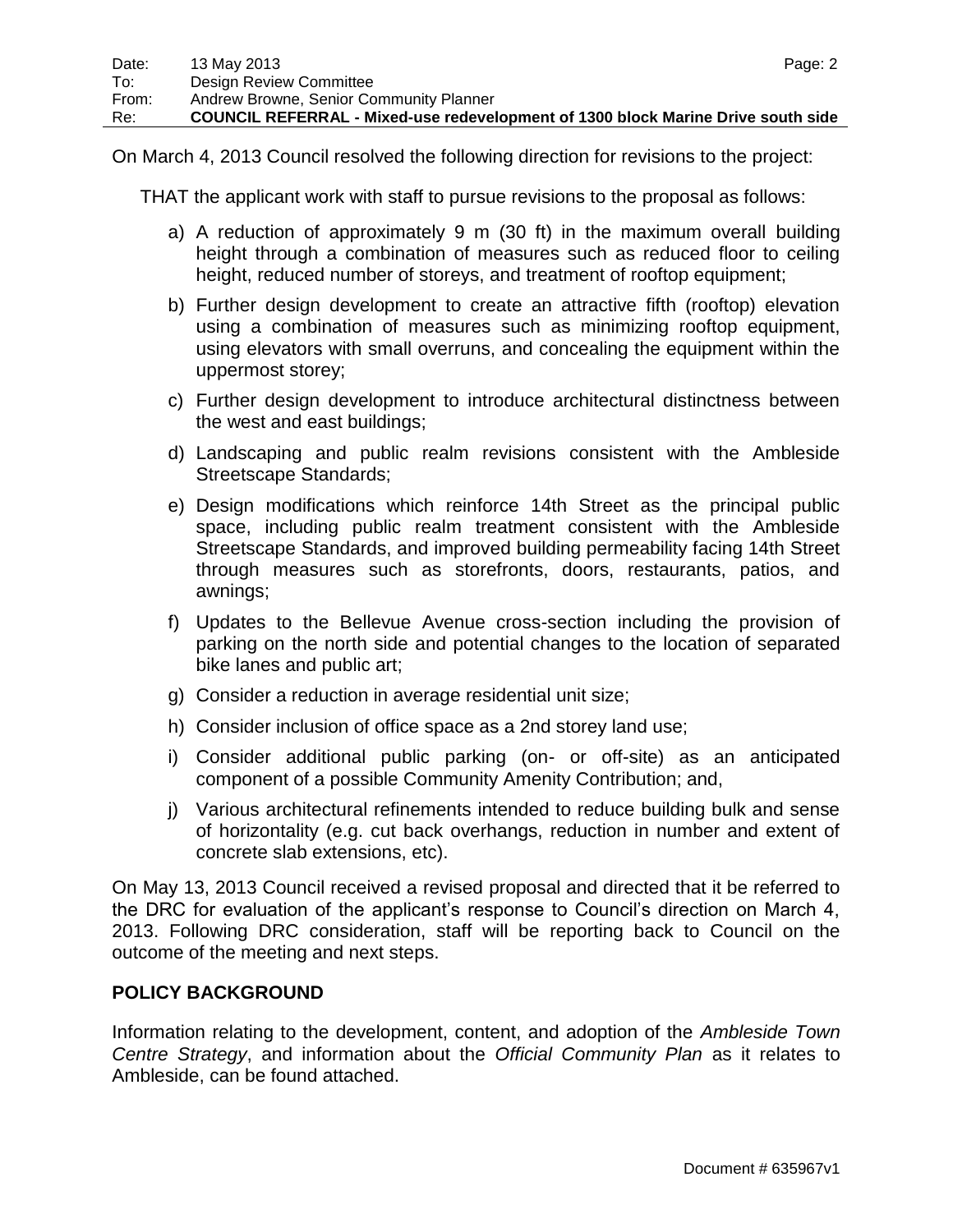### **DESCRIPTION OF PROPOSAL**

The applicant team has submitted a revised proposal, however the essence of the project remains familiar (e.g. a mixed-use, commercial/residential development, consisting of two buildings joined by an underground parkade). Key changes are presented in the following table.

|                                                               | Original          | <b>Revised</b>    | <b>Difference</b>       |
|---------------------------------------------------------------|-------------------|-------------------|-------------------------|
| <b>FAR</b>                                                    | 2.99              | 2.90              | (0.09)                  |
| <b>Net Floor Area</b>                                         | 256,060 sq ft     | 248,307 sq ft     | $(7,753 \text{ sq ft})$ |
| "Visible" FAR 1                                               | 2.99              | 2.86 <sup>1</sup> | (0.13)                  |
| <b>Height, Storeys</b>                                        |                   |                   |                         |
| West Building (14 <sup>th</sup> )                             | 8 storeys         | 7 storeys         | (1 storey)              |
| East Building (13 <sup>th</sup> )                             | 7 storeys         | 6 storeys         | $(1$ storey)            |
| Height, Feet <sup>2</sup>                                     |                   |                   |                         |
| West Building (14 <sup>th</sup> ) <sup>2</sup>                | 106.25 ft $3$     | 79.00 ft $4$      | (27.25 ft)              |
| East Building $(13^{th})^2$                                   | 94.75 ft $3$      | 68.50 ft 4        | (26.25 ft)              |
| <b>Floor-to-Ceiling Height</b>                                |                   |                   |                         |
| <b>Residential</b>                                            | 11.50 ft          | 10.50 ft          | (1.00 ft)               |
| <b>Rooftop Mechanical</b>                                     | 11.50 ft          | 8.00 ft           | $(3.50 \text{ ft})$     |
| <b>Footprint, Rooftop</b><br><b>Mechanical (per building)</b> | $\sim$ 2065 sq ft | $\sim$ 340 sq ft  | $(-1725 \text{ sq ft})$ |

 $\overline{a}$  $1$  With the introduction of two-level townhouses within the existing commercial ceiling height in the vicinity of 13th & Bellevue, the portion of FAR attributed to the second level of the townhouses is in effect incorporated into the existing massing of the building and is not "visible" FAR.

 $2$  Building heights have been normalized to use the grade at Marine Drive at the Galleria (16.75 ft), being the approximate mid-point grade of the block.

 $3$  Includes the previous rooftop mechanical penthouse due to its significant height and size.

<sup>&</sup>lt;sup>4</sup> Excludes the rooftop mechanical penthouse due to it being relocated to elsewhere in the building, and excludes the revised elevator overrun due to the reduction in its size and height.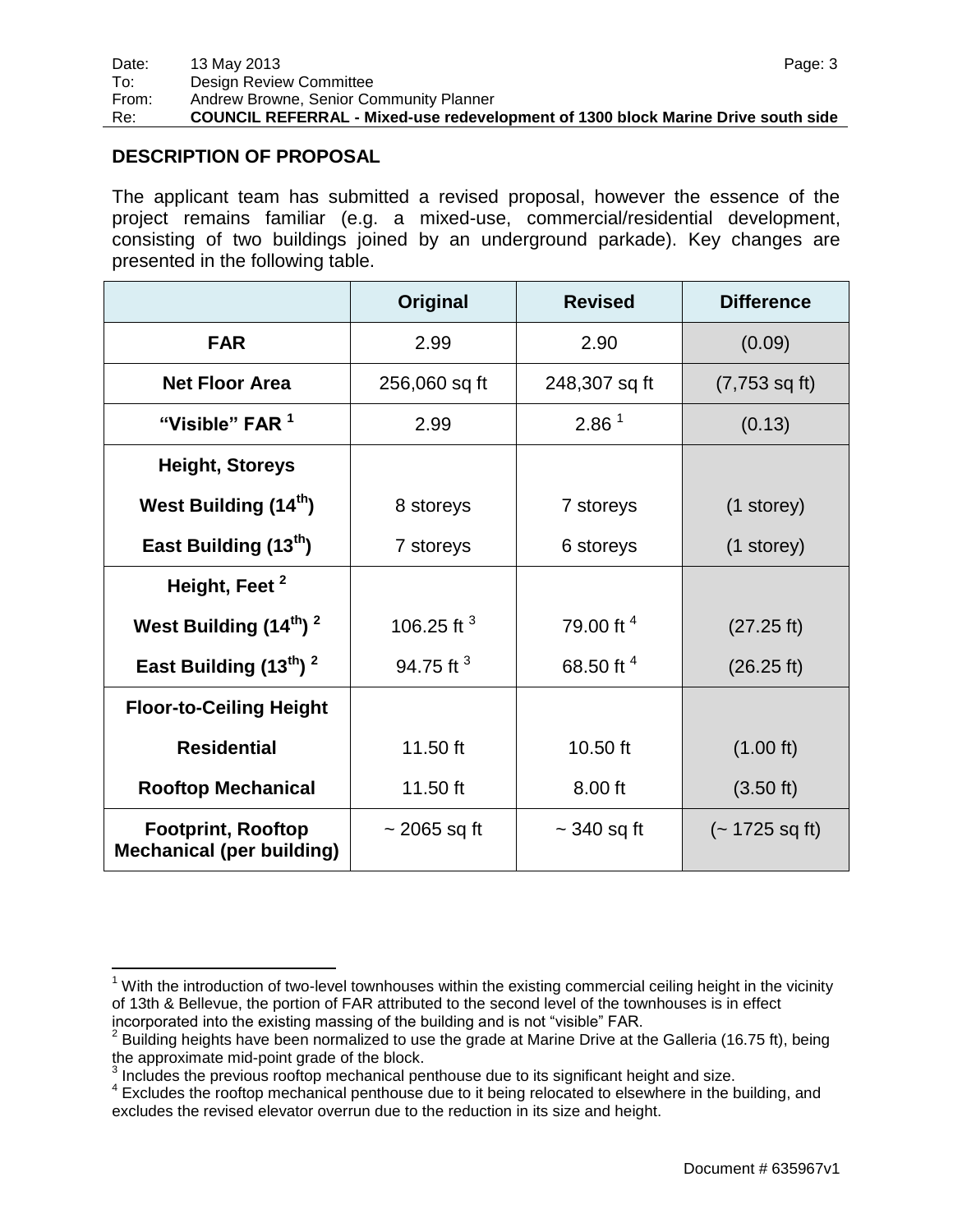|                                                                  | Original           | <b>Revised</b> | <b>Difference</b>             |
|------------------------------------------------------------------|--------------------|----------------|-------------------------------|
| <b>Residential Units</b>                                         |                    |                |                               |
| <b>Number</b>                                                    | 88 units           | 100 units      | 12 units                      |
| Net Average Size <sup>5</sup>                                    | 2084 sq ft         | 1771 sq ft     | $(313 \text{ sq } \text{ft})$ |
| Residential Floor Area <sup>6</sup>                              | 212,810 sq ft      | 208,371 sq ft  | $(4439 \text{ sq ft})$        |
| <b>Townhouse Floor Area</b>                                      | nil                | 7,790 sq ft    | 7,790 sq ft                   |
| <b>CRU Floor Area</b>                                            | 43,250 sq ft       | 35,482 sq ft   | $(7,768 \text{ sq ft})$       |
| <b>Office Floor Area</b>                                         | nil                | 4,454 sq ft    | 4,454 sq ft                   |
| <b>Setback from West</b><br><b>Building to 14th St PL</b>        | $~24.8 \text{ ft}$ | $~20.5$ ft     | $(-4.3 \text{ ft})$           |
| <b>Min. Setback from East</b><br><b>Building to Marine Dr PL</b> | $~1$ - 8.7 ft      | $\sim$ 4.2 ft  | $(-4.5 \text{ ft})$           |
| <b>Galleria, Narrowest Point</b>                                 | 39.5 ft            | 38.6 ft        | $(0.9 \text{ ft})$            |
| <b>Parking Required</b>                                          |                    |                |                               |
| <b>Total</b>                                                     | 285 stalls         | 300 stalls     | 15 stalls                     |
| <b>Commercial</b>                                                | 109 stalls         | 100 stalls     | $(9$ stalls)                  |
| <b>Residential</b>                                               | 176 stalls         | 200 stalls     | 24 stalls                     |
| <b>Parking Provided</b>                                          |                    |                |                               |
| <b>Total</b>                                                     | 314 stalls         | 310 stalls     | $(4$ stalls)                  |
| <b>Commercial</b>                                                | 124 stalls         | 101 stalls     | $(23$ stalls)                 |
| Residential <sup>7</sup>                                         | 190 stalls         | 209 stalls     | 19 stalls                     |
| <b>Residential Visitor</b>                                       | 11 stalls          | 13 stalls      | 2 stalls                      |

 5 Excludes common hallways and building circulation space, as is standard. Previously some measures of

average unit size may have included some of these elements.<br><sup>6</sup> Includes all residential floor area, including two-level townhouses.<br><sup>7</sup> Includes all parking stalls provided for residential uses, including residential visi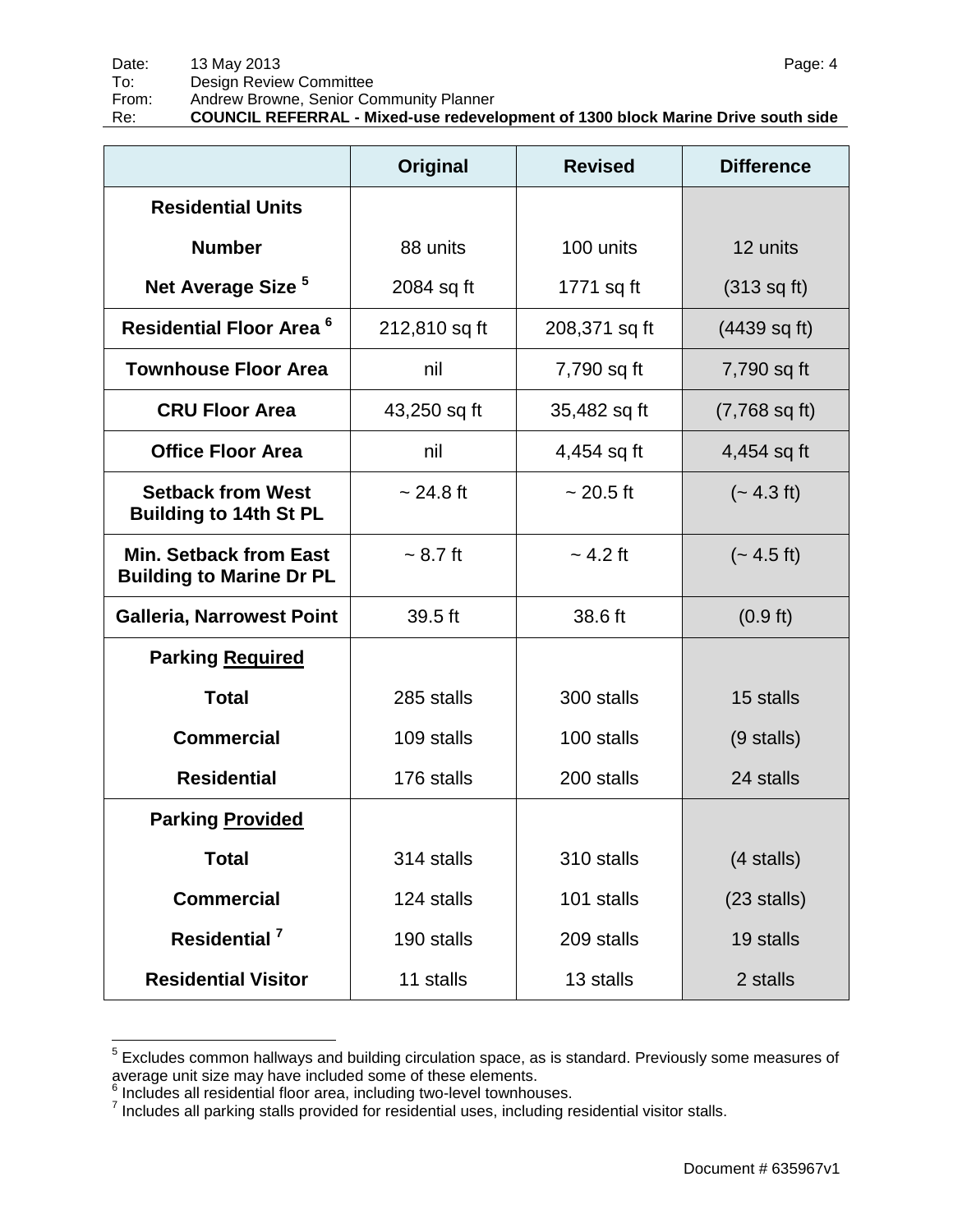#### **ITEMS TO ADDRESS**

Council has asked the DRC to evaluate the extent to which the submission has responded to Council's March 4, 2013 direction, which included a reduction in height, architectural improvements, consistency with Ambleside Streetscape Standards, reinforcement of 14th Street as the principal public space, reduction in average unit size, et al (see page 2 for full text of the resolution).

In addition to the above, staff would like the Committee to consider the following.

- The extent to which architectural distinctiveness and unique identity has been introduced to the west and east buildings.
- Whether or not efforts to balance the horizontality of the original proposal by introducing verticality are fully resolved (e.g. north elevation of the west building).
- The functionality of the proposed treatment for the 14th Street festival plaza, including:
	- $\circ$  The versatility and adaptability of the space to be converted to other uses temporarily (e.g. farmers' market) and the durability of surface materials to take wear without failure (e.g. small grass patches between pavers);
	- $\circ$  The extent to which the building encourages active use of the space by positioning interactive uses, such as restaurant or cafe patios, that spill out into the festival plaza, and the extent to which the building's architecture facilitates or discourages interaction; and,
	- $\circ$  The visual and physical connectivity of the festival plaza with the pier.
- Programming and interactivity of the galleria and its potential for success, including whether or not the elements proposed contribute to an adaptable, comfortable space (e.g. linear fountain and planters and their effect on pedestrian movement, preponderance of boulders).
- Front/back boulevard and sidewalk, paving patterns, street tree species and spacing et al have been updated for consistency with the Ambleside Streetscape Standards. Please comment on the application of these standards and the proposed custom treatment for the galleria extending to the north and south curb.

Author:

Andrew Browne